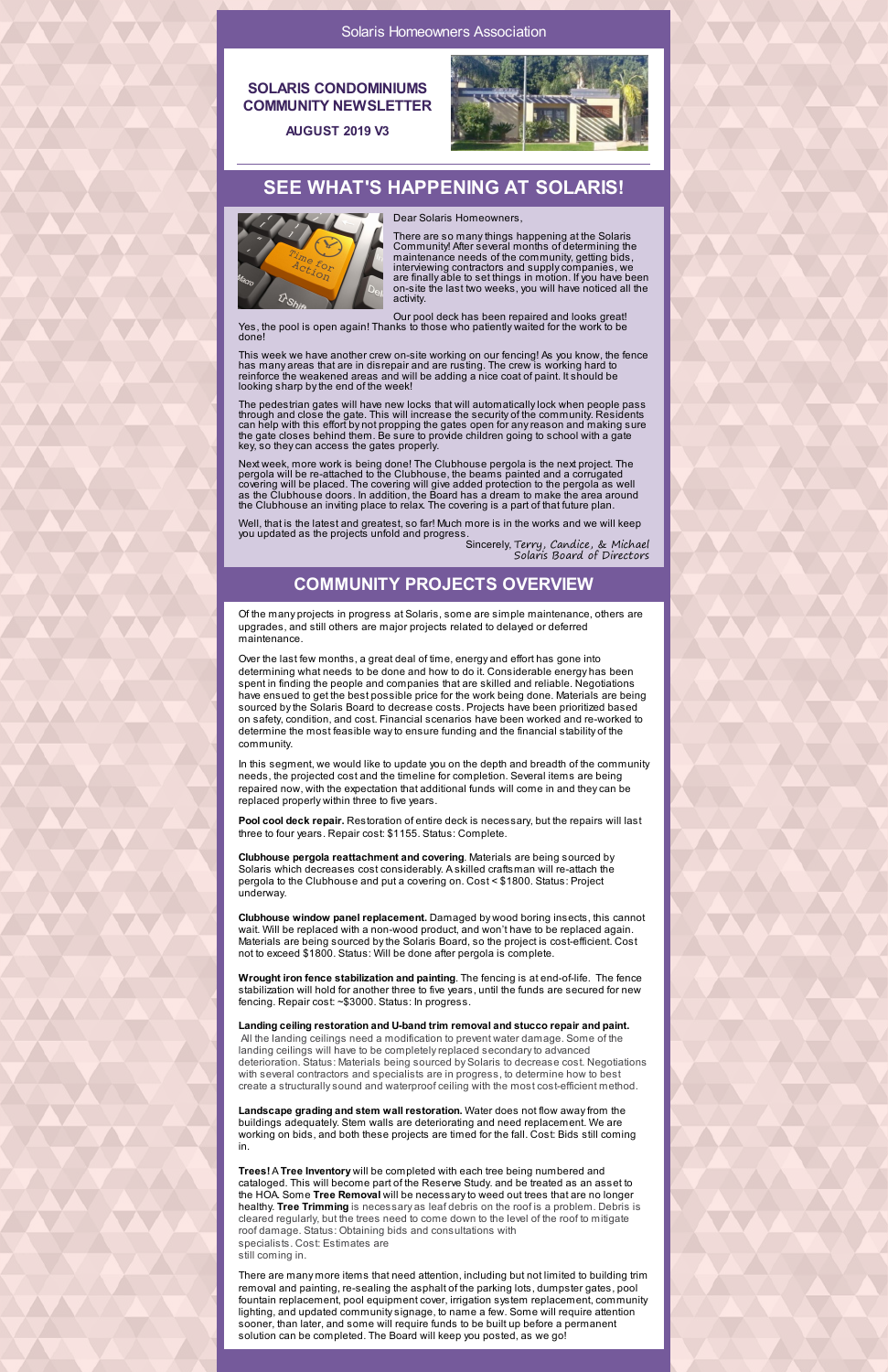## **OUR COMMUNITY ACTION OFFICER**



#### *Introducing Officer Matt Morgan, our Community Action Officer!*

From the Desert Horizon Precinct of the Phoenix Police Department, Officer Morgan offered his services to enhance the overall safety and security of the community.

If you feel there is someone on the property who does not belong, or if you see any activity that may warrant some investigation, Officer Morgan and his partner will be glad to come by and check things out. Anyresident is free to call the non-emergency number for the Phoenix Police Department, or you may email Officer Morgan directly.

Phoenix Police Non-Emergency Number: 602-262-6151 Officer Morgan's email: [matthew.morgan@phoenix.gov](mailto:matthew.morgan@phoenix.gov)

Of course, keep in mind that if someone is in danger, a crime is in progress, or there is a fire or medical emergency, call 911.

# **COMPLIANCE CORNER**



As always, in a communitysetting there are certain rules and responsibilities to be observed by all.

These expectations are not arbitrary.

They are based on Cityregulations, our CC&Rs, and concern for the the health, safety and general happiness of everyone who lives here.

Solaris is a great place to live and we want to ensure it is a safe and happy experience for all!

#### **DOING AC MAINTENANCE OR GETTING A NEW AIR CONDITIONER?**



Staying cool is a huge challenge this time of year. Air conditioners work extra hard during the monsoon! Many of the AC units in this community were originally installed when the condo conversion took place 13 years ago! Which means the AC units are *at end-of- life!*

**Before scheduling** AC unit maintenance, first file a Roof Access form which is available through City Homeowners Portal. It is important to maintain the integrity of our roofs. Knowing who, and when, someone will be on the roofs will assist the HOA keep the roof in good repair.

If a new AC unit needs to be installed, it will take a crane to get the unit on the roof, which poses a potential danger to your neighbors. City Property needs to know the who, what, why and whens of any new installation in order to ensure the safety of the community. Providing the Roof Access form will give them this information.

Please be aware, *City Property needs 48 hours* to process your request.

You can access the correct form on the Homeowner's Portal @ [homeowners.cityproperty.com.](https://homeowners.cityproperty.com)





Preventing water damage, and the mold that can form, is of utmost importance!

Keeping alert to the potential causes of water leaks is the **Homeowner's responsibility.**

There have been several water heaters failing and some have leaked a considerable amount of water. Water damage is costly to the homeowner and can be costly to your downstairs neighbor, as well!

The scenario for the water heaters is the same as the AC units! Both were installed during the condo conversion 13 years ago and are also *at end-of-life!*

Keep alert to the condition of your water heater. Check the storage units regularly for leaks. An even better idea is to be proactive about replacing the unit *BEFORE* it fails or leaks.

Remember, when it is replaced, the water heater must be removed bythe company you hire. The old unit *MAY NOT* BE DISPOSED OF IN THE DUMPSTERS ON THE PROPERTY!

In the event you do have a water leak, the first course of action is to **get your homeowners' insurance company involved.** Theycan help determine how to best manage the damage, especiallyif another unit is involved.

#### **POOL SAFETY AND COMPLIANCE**

T**he Maricopa County Environmental Services Department performed a pool inspection this week, and found:**

**"West gate latch was blocked with cardboard and tape, preventing it from functioning and causing the gate to not be self latching."**

*BY LAW, all gates must be self-closing AND self-latching.*



**FAILURE TO COMPLY WITH THE CODE CAN RESULT IN OUR POOL BEINGSHUT DOWN!** *MORE IMPORTANTLY, IT IS DANGEROUS FOR YOUNG CHILDREN!!*

*DO NOT PROP THE POOL GATES OPEN, AT ANY TIME, FOR ANY REASON !*

## **CONTACTS AND RESIDENT RESOURCES**

4645 E. Cotton Gin Loop Phoenix, AZ 85040

602.437.4777 [www.cityproperty.com](http://www.cityproperty.com/)